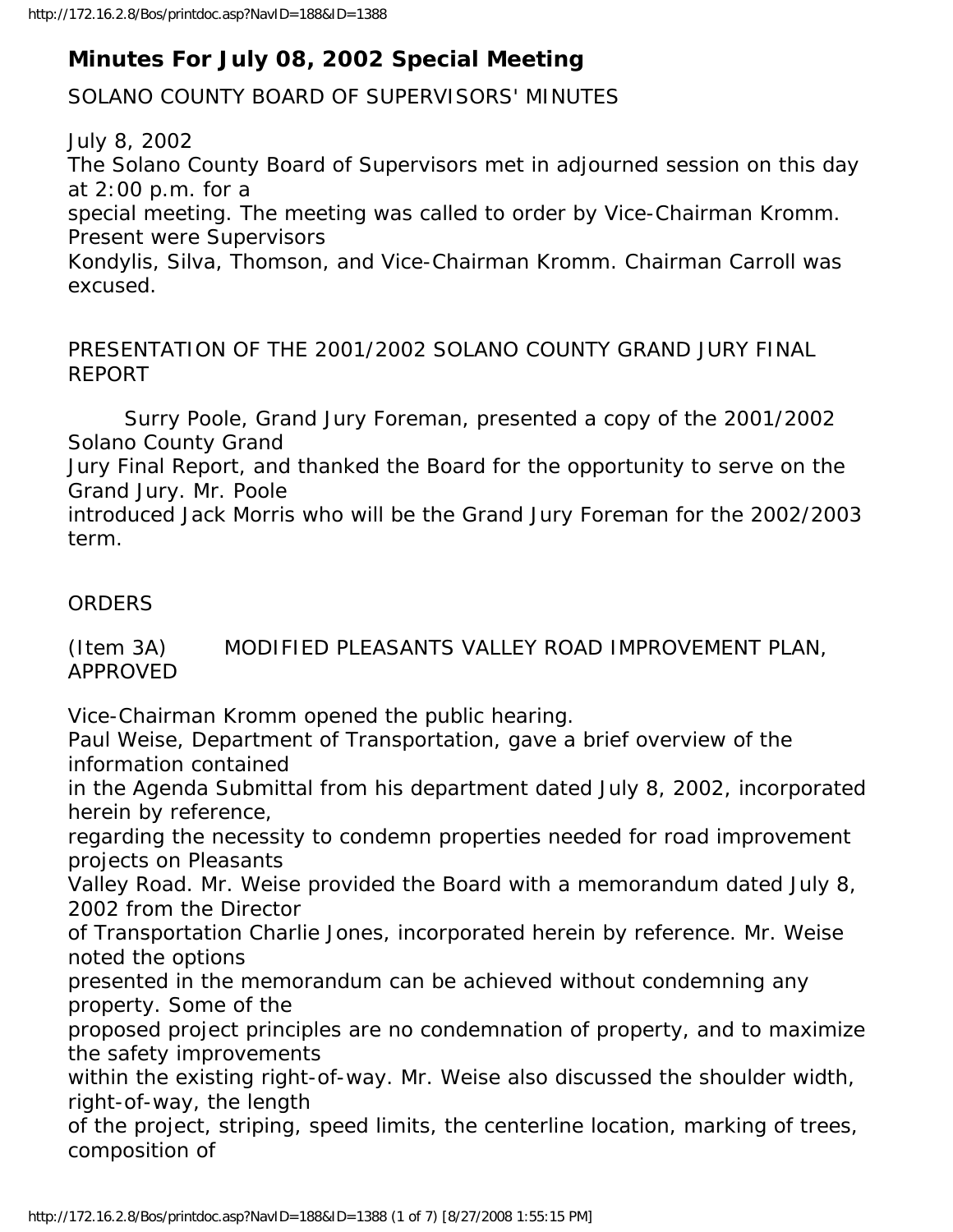shoulders, a separated bicycle path, and signing.

Responding to questions posed by Supervisor Kondylis regarding the 5 trees that are proposed to be

removed, and improvements at the curve near Foothill Road, Mr. Weise noted there is one oak that has

been severely topped and is under the power lines, one dead oak tree, and the others are walnut trees. The

department is suggesting repairs just north of Foothill Drive, and the owner on the west side of the road is

in favor of some alterations. Any trees that are removed in the modified plan will be in the County right-

of-way.

Responding to questions posed by Vice-Chairman Kromm regarding removal of trees, Mr. Weise

noted that the department would try to save as many trees as possible.

Judy Neal, Vacaville, read a prepared statement voicing concerns regarding the previous plan, and

questioned about the proposed repair area of 1 ½ miles from Cherry Glenn to Vaca Valley Parkway.

Mr. Weise noted the 1 ½ miles is from Cherry Glenn Road to the bridges south of Foothill Road,

and the recommendation to go just north of Foothill Road in the area that has minimal vegetation and noted

there would be no further projects north of this area.

Responding to questions posed by Supervisor Kondylis regarding feelings about the new plan, Ms.

Neal feels there has been a lot of improvement, but questioned the need to widen the lanes from 11' to 12'

especially if there is a way to direct the wide RV traffic to I-505. Ms. Neal would like to see 2' shoulders.

Barbara Comfort, Vacaville, feels improvements can be made to Pleasants Valley Road without

taking such an aggressive approach. Ms. Comfort suggested a speed limit of 45 mph along the entire road,

prohibiting boat trailers and RV's, and ensuring the changes are enforced would dramatically improve

safety on this road. Ms. Comfort requested the widening not be done.

Responding to questions posed by Supervisor Kondylis regarding feelings about the new plan, Ms.

Comfort feels the new plan is a vast improvement, but would like to see no trees destroyed and no

condemnations, and the least amount of impact as possible. The real problem is the drivers that choose not

to obey the rules.

Patrick Garner, Monticello Cycling Club, noted support of improving the roadway. Mr. Garner

suggested signage for reminders to motorists that cyclists also use the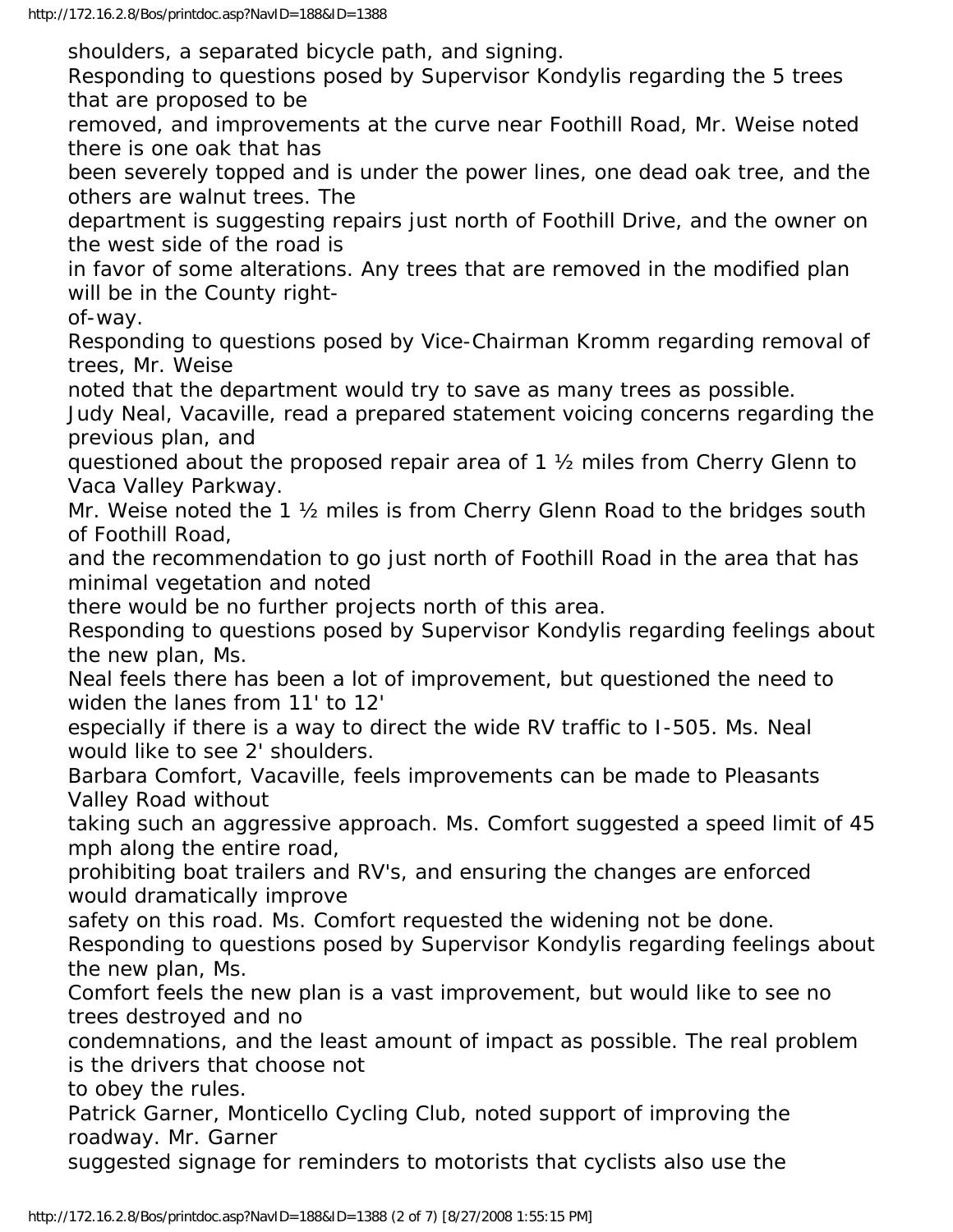roadway.

Responding to questions posed by Vice-Chairman Kromm regarding the adequacy of a 2' shoulder,

Mr. Garner noted a 2' shoulder is safe for cyclists that ride single file. There was a brief discussion regarding reminder signage for bicyclists and motorists.

Carolyn Douglas, Pleasants Valley Neighborhood Association, voiced concern with widening the

roadway equally on each side and feels that each section needs to be considered separately, with increased

speeds if the roadway is widened. Ms. Douglas suggested installing a stop sign, and coloring the shoulder

a different color.

Bob Bishop, Vacaville, feels the road is fine the way it is, there are still problems with the new

plan, and voiced concern regarding the lack of space between the pavement and the utility poles, with field

fences that are located in the County easement, with drainage at his property, and feels most residents do

not want this project.

Randall Carlson, Bicycle Advisory Committee, voiced concern regarding the dangers with the

number of ruts on the sides of the road, and noted cyclists are usually satisfied with a 2' shoulder.

As there was no one further who wished to speak on this matter, the public hearing was closed.

Responding to questions posed by Supervisor Silva regarding the utility poles, Mr. Weise noted the

department would try to move any poles that are close to the pavement for safety.

Supervisor Silva noted that California Highway Patrol will not enforce a 45 mph speed limit on

Pleasants Valley Road, cautioned must be used with signage that could give a false sense of security to

people, likes the idea of working with willing sellers, supports 12' lanes, and supports varying widths of the

shoulder.

Vice-Chairman Kromm commended the department for all the work, voiced concern with the speed

limit issue, feels speeds can be reduced and would like to try a lower speed limit with additional

enforcement.

Mr. Weise suggested separating the speed limit issue to allow time for a traffic order to be prepared.

Supervisor Kondylis agreed with the recommendations in the report, that the maximum number of

trees to be removed would be five, with variable shoulders, with striping for no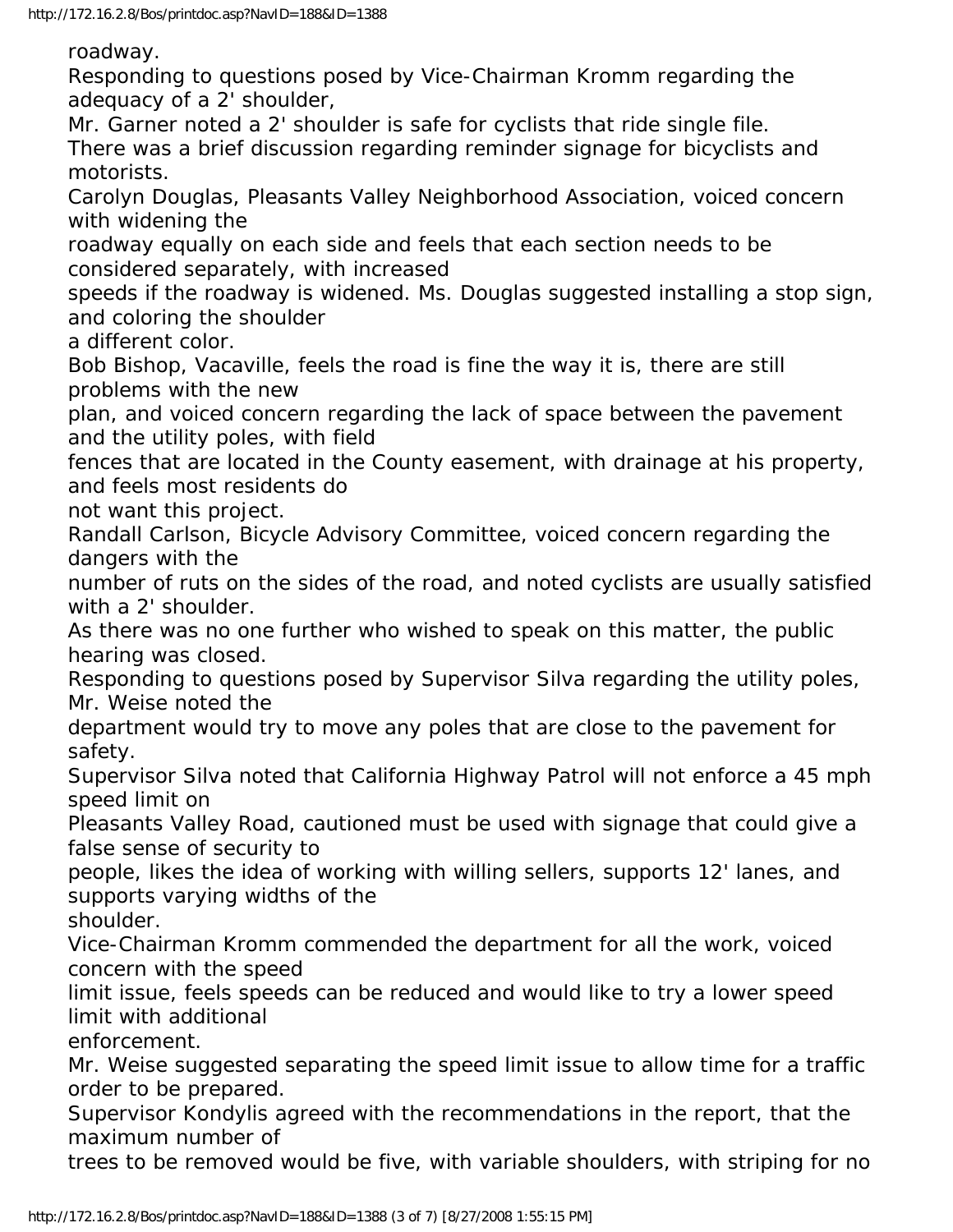passing all through the

project, would like to try putting a sign on I-80 saying Berryessa and Lake Solano use I-505, a sign to share

the road, and a gentle reminder to bicyclists to obey the law.

Supervisor Thomson understands that when the road is widened consideration will be given to stay

away from the homes as much as possible, and a shoulder stripe, Mr. Weise noted the residents would be

impacted as little as possible, and that a shoulder stripe would be included on this road.

Vice-Chairman Kromm suggested replacing each tree with five trees that are the 15-gallon size, and

to work with the homeowners association on where they would like more tree coverage.

 On motion of Supervisor Kondylis and seconded by Supervisor Silva, the Board acted to

support the recommendations in the memorandum from the Transportation Department, the trees are to

be replaced on a 5 to 1 ration with 15 gallon trees, no condemnations, and to bring back the speed limit

issue. So ordered by a vote of 4-0; Chairman Carroll excused.

(Item 3B) RESOLUTION NO. 2002-148 AUTHORIZING THE DIRECTOR OF TRANSPORTATION TO PURCHASE RIGHTS OF WAY FOR ROAD PURPOSES ON THE PLEASANTS VALLEY ROAD IMPROVEMENT PROJECT, ADOPTED

The Board was provided with an Agenda Submittal from the Department of Transportation,

dated July 2, 2002, incorporated herein by reference, regarding the purchase of rights-of-way for road

purposes.

Director of Transportation Charlie Jones, Jr. noted these are friendly purchases. On motion of Supervisor Kondylis and seconded by Supervisor Thomson, the Board acted to

adopt Resolution No. 2002-145 authorizing the Director of Transportation to purchase rights of way for

road purposes on the Pleasants Valley Road Improvement Project. So ordered by a vote of 4-0;

Chairman Carroll excused. (see Resolution Book)

(Item 3C) DRAFT TRANSPORTATION EXPENDITURE PLAN BY SOLANO TRANSPORTATION IMPROVEMENT AUTHORITY, FAILED

Paul Weise, Department of Transportation, reviewed the information contained in the Agenda

Submittal from his department dated July 2, 2002, incorporated herein by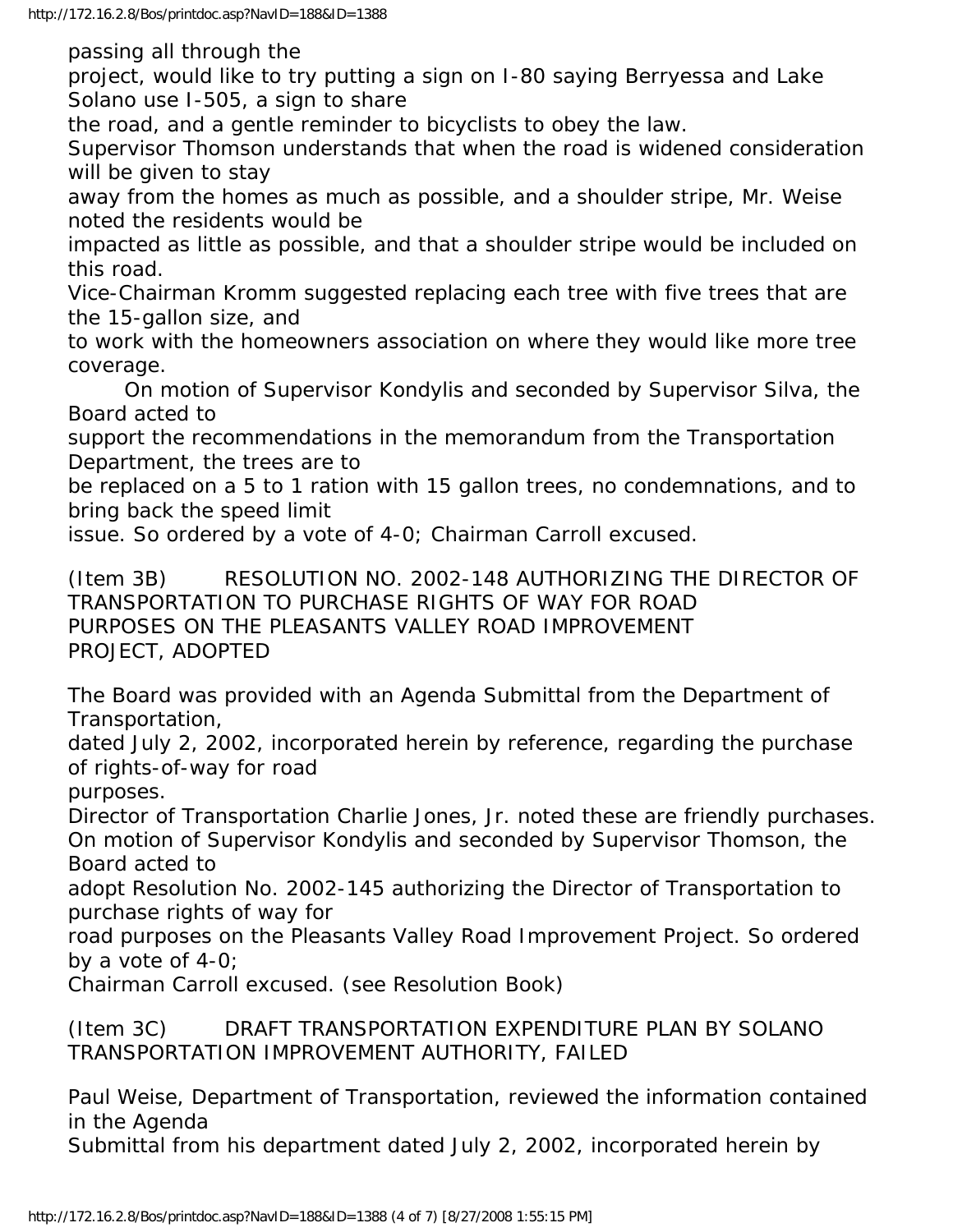reference, regarding

consideration of the Solano Transportation Improvement Authority's Draft Transportation Expenditure

Plan.

Tranquilino Martinez, FELAD/Redwood Family Clinic, feels there is a need to address traffic

to prevent gridlock, and cited many reasons why people of color should not vote for the proposed tax

measure.

Natalie Dumont, Greenbelt Alliance, briefly reviewed portions of a report "Balanced

Transportation Achieving Congestion Relief and Meeting Transportation Needs in Solano County",

incorporated herein by reference, discussed the problems that are created when additional traffic lanes

are added, and suggested investing in transportation choices to improve moving people and goods. Ms.

Dumont suggested caution about I-80 between Fairfield and Dixon and Highway 12 between Suisun

and Rio Vista for lane expansions, and noted preference for the plan with the emphasis on transit.

Responding to questions posed by Supervisor Kondylis regarding adding High **Occupancy** 

Vehicle (HOV) lanes, Ms. Dumont noted HOV lanes do reduce congestion, but do create some

problems during off peak hours.

Daryl Halls, Executive Director Solano Transportation Authority (STA),

discussed HOV lanes,

noted the area of I-80 between Vallejo and I-505 is eligible for HOV lanes, which will be addressed in

further study by the STA. Currently I-680 does not qualify for HOV lanes, but the issue will be

reviewed for that area in the next segment of studies.

Responding to questions posed by Supervisor Thomson regarding congestion getting worse in

areas with a lot of road building, Mr. Halls noted many of the suggestions by the Greenbelt Alliance

have been articulated in this plan to support alternative means of travel, the STA is working to find a

well-balanced plan between roads and other modes of transportation.

Responding to comments by Supervisor Silva regarding augmenting with Federal and State

funds, Mr. Halls discussed the funding opportunities for all the projects listed, no projects are fully

funded by the sales tax, the operating dollars will greatly benefit the transit projects, and with the

serious dedication to fix the highway problems it will send a message to the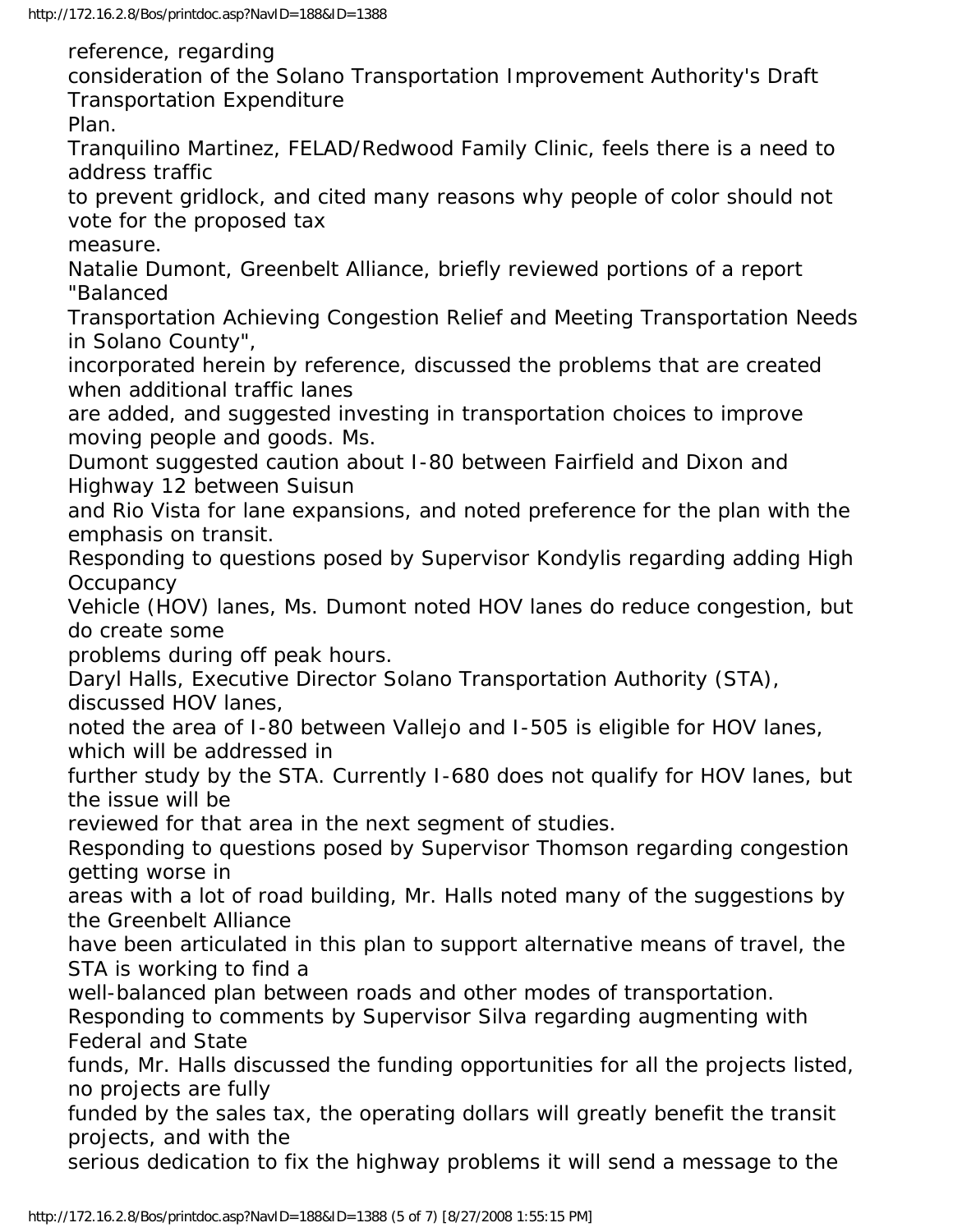State and Federal government that we are serious about fixing the problem. Responding to concerns voiced by Vice-Chairman Kromm regarding funding estimate shortfalls, Mr. Halls distributed sales projection forecasts, incorporated herein by reference, noted the estimates were done by the Metropolitan Transportation Commission (MTC) using two different options. A copy of the staff report for STA was also distributed, and Mr. Halls discussed the recommendation that a percentage of the funds collected be allocated rather than a specific dollar amount. Responding to questions posed by Vice-Chairman Kromm relative to the differences in Sales Tax projections, Nancy Wheeler, Nancy Wheeler Consulting, did an analysis of the newest MTC projection of \$825 million, discussed the different base years that were used, and further explained the formulas that were used for the projections. Vice-Chairman Kromm noted he would like more emphasis on the transit and downtown type of approaches, and to provide incentives to the communities to do more smart growth transit oriented development. The current plan will tend to encourage more small type development in the County. Supervisor Silva noted the many meetings conducted for public input, the sales tax dollars will be seed money for the projects, the need for a complete circle of public transportation, enhancing the roadways along with improving public transportation, the need to deal with the increased population in the area, and improved transportation may entice businesses from the Bay Area to the County. Vice-Chairman Kromm voiced concern with the expansion of the highways going east. There was a motion by Supervisor Silva and seconded by Supervisor Thomson to endorse the balanced plan, which failed on a vote of 2-2; Chairman Carroll excused. Supervisor Silva noted the balanced plan is not perfect, not everyone likes the plan, but that the cities have endorsed the plan.

CLOSED SESSION - The Board moved into Closed Session at 3:45 p.m. to discuss Public Employee

Appointment: Executive Director Children and Families Commission matters. The Board moved out